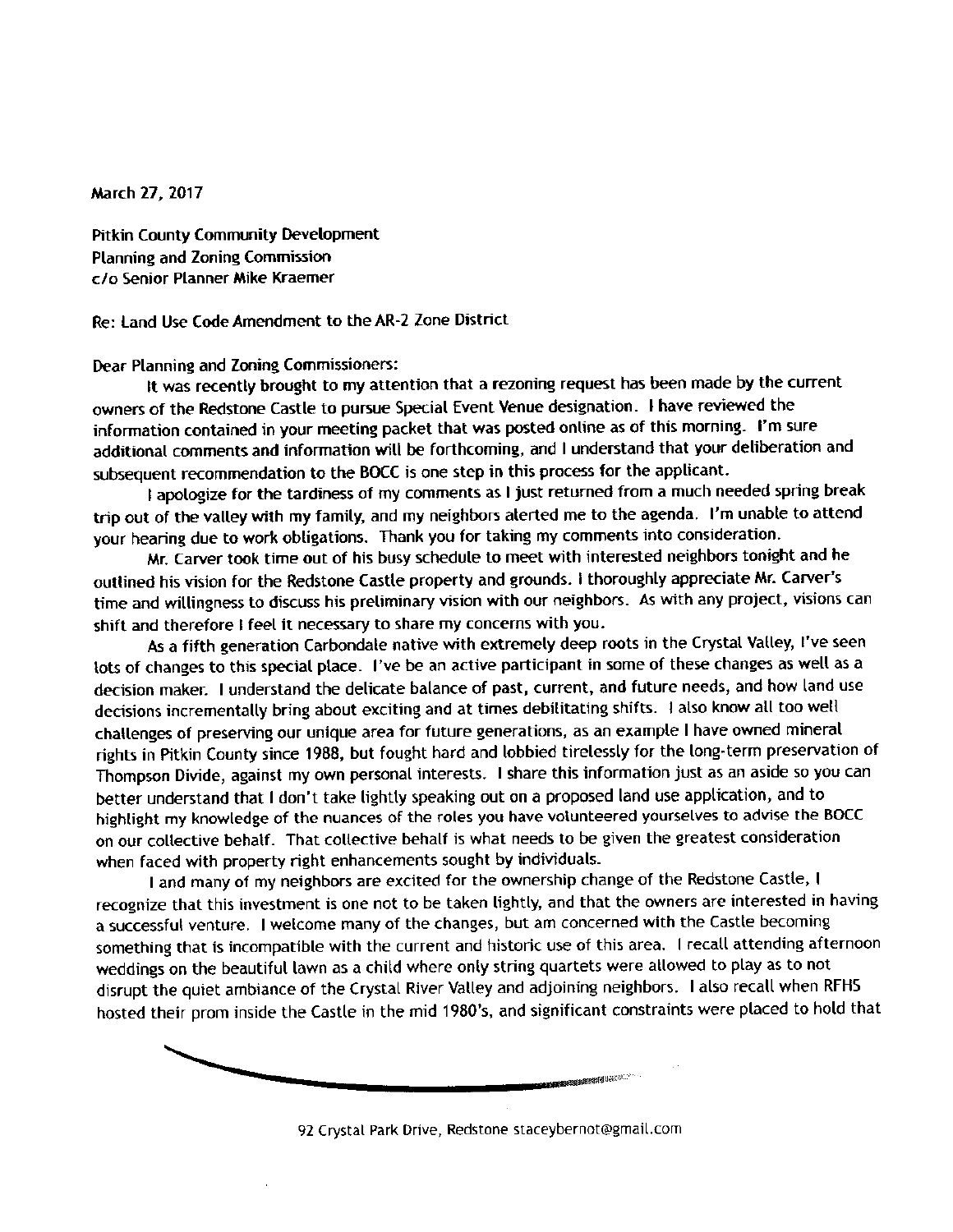event in keeping with the historic structure. Additionally many other events and parties have been held inside and on the grounds depending on the ownership with varying impacts and success.

Events at the Castle are nothing new, however, as time has passed allowed uses within this zoning has shifted. As noted in the submittals with the variety of zoning placed on this property, the most restrictive governs. This language in the county code is not there by accident. County Staff is recommending approval due to the applicant meeting the requirements to change the zoning while applying current code language against Crystal Caucus documents and other references. I wonder if the Crystal Caucus upon completing the Master Plan even envisioned this type of use given the decades' long dormancy of this aspect of the property along with more subdued historic uses. The Woody Creek Caucus has explicitly prohibited this type of use within their boundaries, and <sup>I</sup> wonder if given the opportunity to consider the long term implications if the Crystal Caucus would reach the same conclusion. I do not assume to know, and neither should the commission due the absence of conversation on this topic.

As you are aware, this zoning change should it be granted, will be applied countywide to all AR-2 zoned properties. The applicant's team has done an adequate job of presenting what properties this change will impact. One of the questions that should be asked is whether or not a county wide zoning allowance should be granted at one commercial property' <sup>s</sup> request?Why change the allowed or special use table within the land use code because of one business? I would assume most are in agreement that the Castle is a treasured asset and having thoughtful stewards such as the Carvers is preferred, but in this application whose interest is more important? That of the applicant, the long-term preservation of the property, concerned neighbors, interested Pitkin County residents? Shouldn't thoughtful legislation and governance attempt to achieve balance on all fronts?

My concerns with this rezone encompass more than the countywide zoning changes and site specific change in use, I also question the compatibility of this type of venue with the surrounding properties coupled with the longstanding narrative of how this property has been used for the past 20+ years. Pitkin County is not one to typically deviate into higher and more impactful uses, if that were the case under our current federal administration, we'd be holding hearings on re-opening the coal mine. I know <sup>a</sup> drastic example and far-fetched, but it highlights that our county has <sup>a</sup> track record of being more regulatory, less impactful, and has strived to be thoughtful, and at times painstakingly slow at approving changes. Given that the Carver's have intimated a reasonable vision for their property, it only makes sense to work with them to ensure that their vision coupled with common sense parameters cultivate a balance for all interests, and provide solid footing for <sup>a</sup> successful future.

Consideration needs to be given to overall compatibility of such <sup>a</sup> venue and its impacts on surrounding properties and neighborhoods. The frequency, duration, timing, and size of events can wreak havoc on what is currently a very quiet and peaceful area of the valley. Do any of you live next to or within earshot of a special event venue? I've heard for years from neighbors of Sopris Park in downtown Carbondale on their experiences over the years. Some of the residents even lived there prior to Sopris Park becoming <sup>a</sup> park, so their perspectives have been helpful in how Carbondale has grappled with special events. The Castle isn't Sopris Park, and this location is not in an urban setting, but special events can cause disruptive impacts. Noise pollution, light pollution, traffic, and partygoers exploring outside the guidelines can really cause issues. <sup>I</sup> would assume that site specific regulations and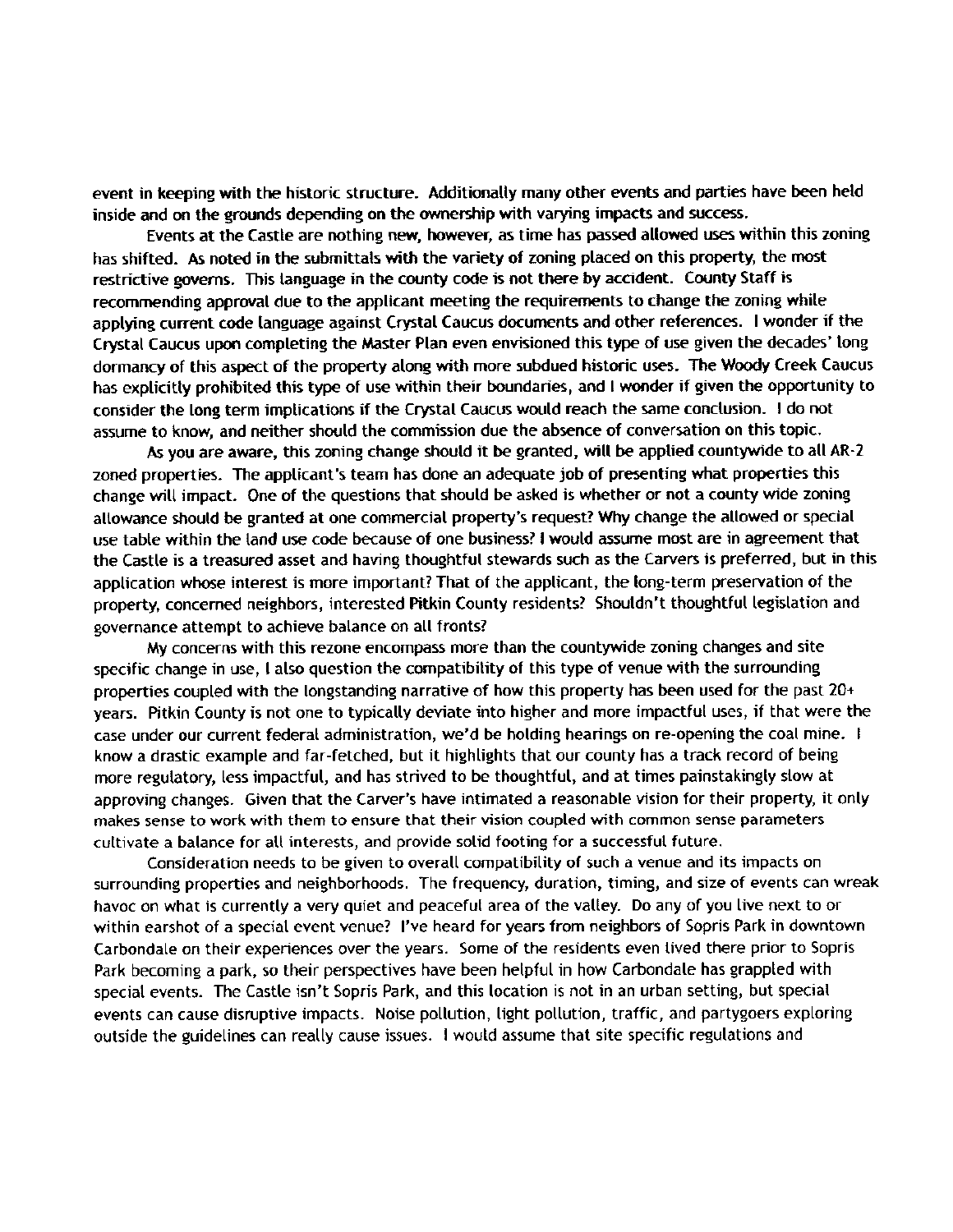conditions would be in place for this type of venue. What is the traffic plan, is there concern for potential inebriated drivers leaving events on an unfamiliar road, what is the SO's response time? Time frame and frequency of events- will this be every weekend in the nicer months, thereby taking away our quiet enjoyment of our properties?Has the applicant researched onsite sound mitigation that can be incorporated into their remodel to alleviate sound bouncing off buildings and rock cliffs?These special events are one night for the attendees, but have the potential to be every nice evening to the surrounding neighbors.

If approved this property nght will have long lasting impacts, albeit many positive, with potential return on investment for the owners after significant investment into rehabilitating the grounds. I too have a significant investment in my home and property, as noted in the assessed value decided by the county assessor. I purchased my property with zoning in place and with an expectation of reasonable changes over time that are compatible with surrounding properties. All <sup>I</sup> ask is that you as commissioners weigh whether this request is reasonable and if so, is this compatible with current surrounding uses, and have potential impacts been adequately mitigated/ addressed? Does this zoning change enhance the mixture of complimentary uses and activities in the immediate vicinity of the parcel? Have you investigated all the subject properties that this zoning change will apply to?

I appreciate Mr. Carver's willingness to meet with me and others concerning his plans for his property. I really hope that there is <sup>a</sup> workable outcome so that one interest isn' t squashed in order to enhance another interest. I look forward to working with Mr. Carver in good faith on his vision for his property. My comments are not only to reflect our conversation, but also in absence of <sup>a</sup> written plan, I'm going off his words. Words build relationships, but approvals and property rights are in writing and regulations are codified via text not spoken word.

With all this being said, and reading the packet <sup>I</sup> feel the commission will conclude that this rezoning is appropriate. I recognize that this is one of several steps in order for Mr. Carver and his team to realize the goal of the venue they envision. I implore you to be mindful of necessary conditions to ensure that assertions made by the applicant and the overall vision for this property act as an example of balanced benefit and compatibility. I know that requesting land use changes and designing <sup>a</sup> showpiece property come with significant capital and real skin in the game so to speak, but all these hurdles, hoops, and, process can yield property nghts and income potential that make the process worth pursuing.

Please make sure that this property continues to be an asset for our county, as well as bring enjoyment to the owners and their guests in <sup>a</sup> way that also honors the surrounding property owners and anticipates potential issues now during this process so that we may be good neighbors far into the future. Good fences make good neighbors (I'm not allowed a fence per PitCo regs), but thoughtful conditions and sound approvals make for longterm mutual enjoyment for years to come.

<sup>I</sup> appreciate you taking the time to review my comments, and <sup>I</sup> thank you for your volunteer service on behalf of our county residents.

Sincerely, Stacey Bernot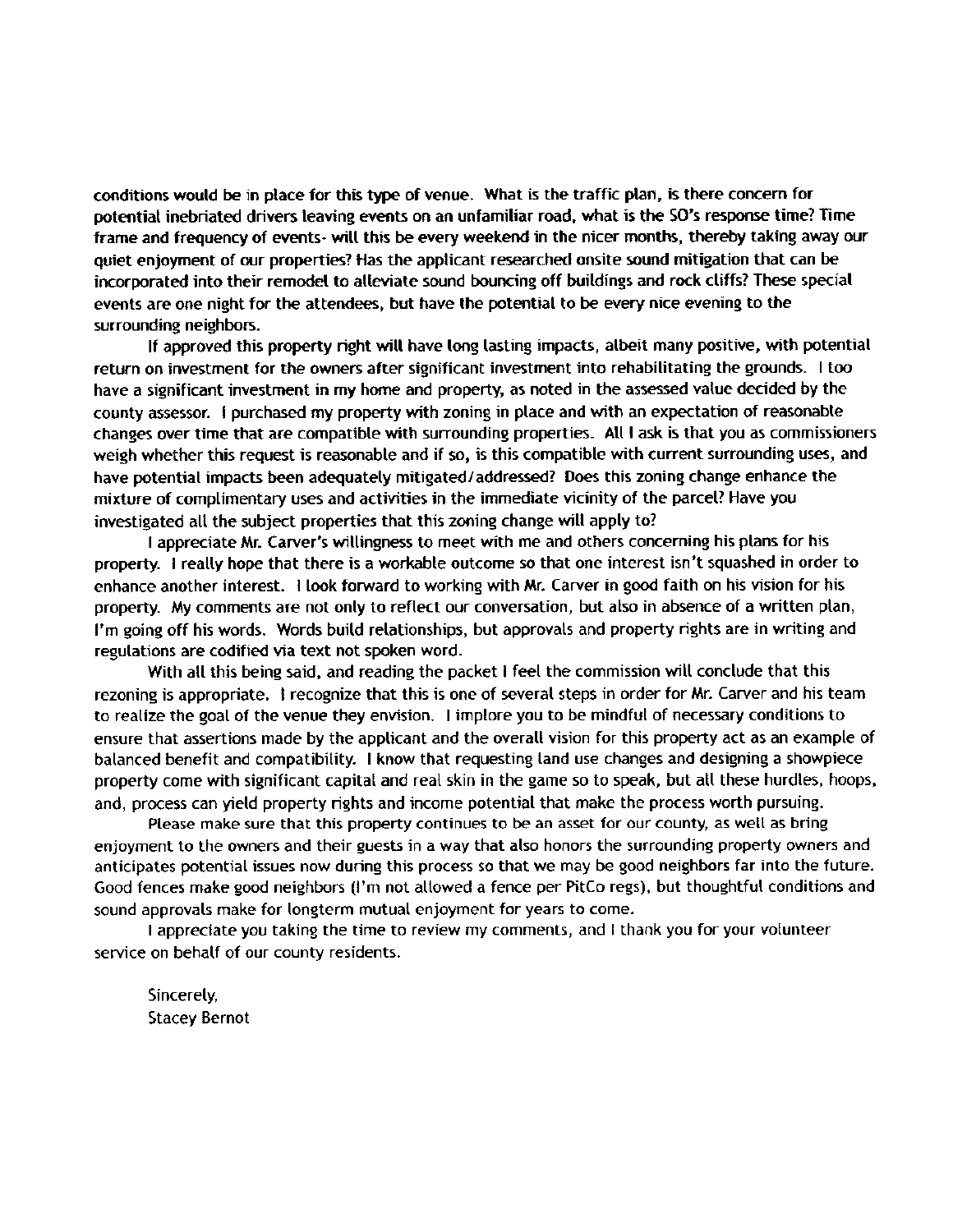March 27, 2017 Pitkin County Planning and Zonning

#### Dear Board Members,

<sup>I</sup> am currently out of town recovering from a fall and resulting open rotator cuff surgery. I was recently given clearance to drive and am on my way back to Redstone. <sup>I</sup> just received a copy of your memoranda yesterday from a concerned neighbor and would like to make some comments.

<sup>I</sup> am a long time resident and neighbor of the Redstone Castle. I have lived on the old Cleveholm estate for over 40 years and my wife and <sup>I</sup> were married there in 1979 At that time the property was known as Cleveholm Manor. My wife Debbie and <sup>I</sup> have helped sponsor and promote special events there in the 80's and 90's. I am in favor of some special use events at the Redstone Castle but <sup>I</sup> believe that there is a another way to accomplish the needs of the current owners.

What was left of the Cleveholm estate was subdivided into 10 separate 35 acre plus parcels in the 1990's. Pitkin County Open Space and Trails helped to preserve seven of those parcels from development about 10 years ago, The remaining Castle parcel, Carriage House parcel and the Barn Parcel were purchased recently by the Carvers who seem very knowledgable and capable.

The Castle parcel and the Carriage House parcel do not contain any AFR-2 zoning and have special event use options already. The Barn Parcel could be rezoned to a more appropriate AF- 10 zoning which would allow it also to get special use approvals for special events. This would allow the Carvers to apply for special use event status for the Castle and Carriage House. Rezone the barn parcel and dove tail it into their bigger plan. This would help them get some special events started sooner and also help protect the Castle from an inappropriate development in the future avoiding the potential pitfalls of other neighborhoods in the county being adversely affected by this proposed change in the Land Use Code.

<sup>I</sup> am asking that you continue this application to your next meeting so there may be more input from the community and the neighbors.

Thank you. Bob McCormick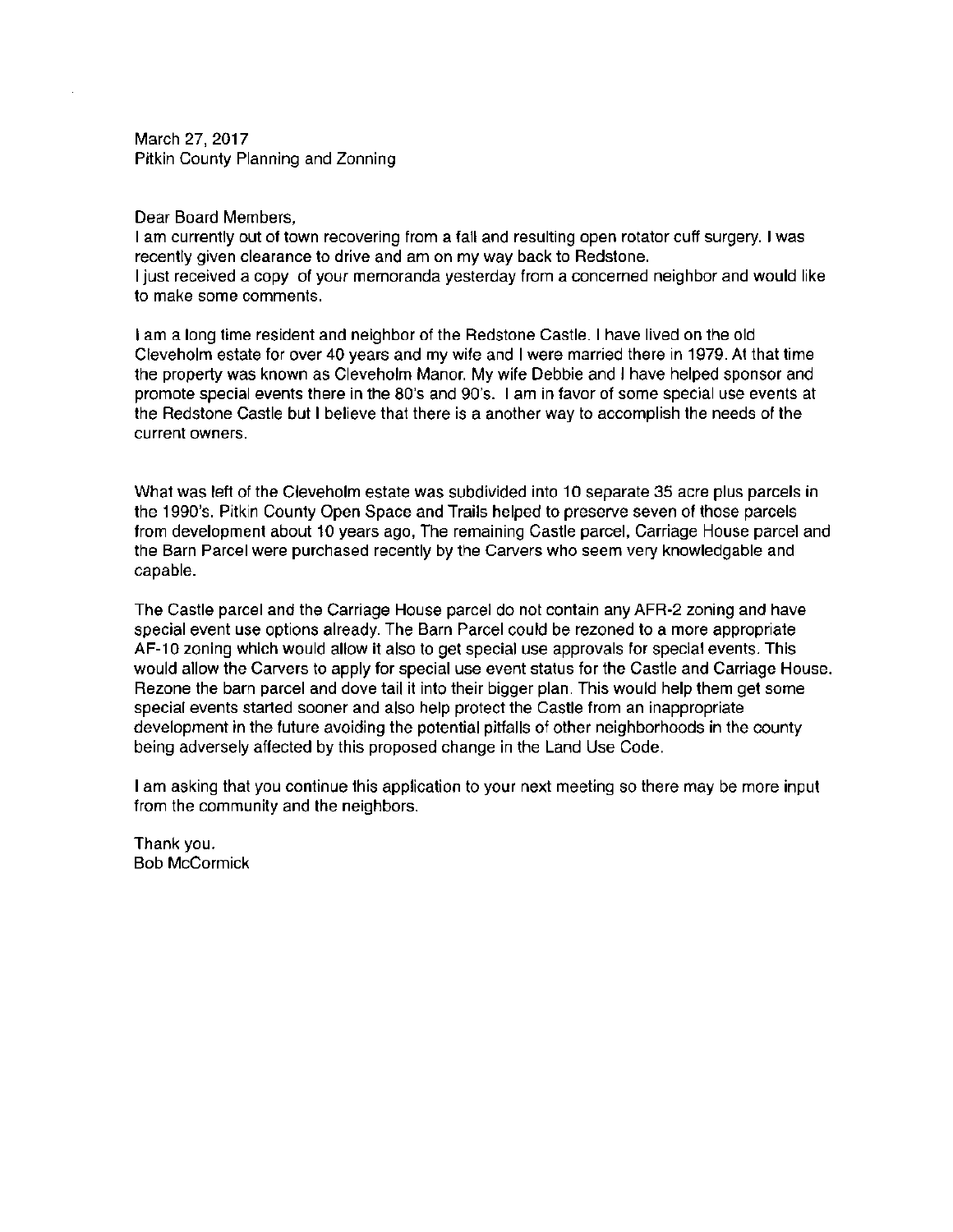March 28, 2017

Mr. Mike Kraemer Pitkin County Planning Staff

Dear Mike:

My apology for being late responding to the Carver's request for a Land Use Code Amendment<br>to obtain Special Events Venue Designation for the Castle. I have lived directly across the to obtain Special Events Venue Designation for the Castle. valley from the Castle in the Crystal River Park subdivision, now approaching 20 years, and have enjoyed the peace and quiet that the AR-2 zoning for the Castle property has provided. Although I support the historic Castle and the new owner' <sup>s</sup> effort to pump much needed life back into it, I strongly oppose this Code Amendment. My primary objection is to the impact on the Crystal River Park Subdivision from amplified noise from the Castle's Special Events.

Through the years there have only been <sup>a</sup> few loud music events at the Castle, but I can assure you that the sound level of the amplified music/noise in our subdivision for these events was very disruptive and impossible to escape. If this code amendment were to be enacted, it will remain in place for all future owners and for any and all changes to Castle business plans, no matter the impact on our subdivision

Also, if this Code Amendment were to he approved, the Crystal River Park Subdivision would be saddled with an enormous burden of attending an endless number of County hearings and responding to each application for special use activity. Also, it would be our responsibility to prove that <sup>a</sup> violation had occurred, filing <sup>a</sup> complaint, and then following up with the Sheriff, Pitkin County Staff and likely the BOCC. In <sup>a</sup> practical world, I think you would agree that the burden to control music/noise levels in our subdivision would be overwhelming and eventually wear us down

Amplified music/noise that impacts and disrupts an entire neighborhood should not be allowed at any time of the day, evening or night, especially in <sup>a</sup> rural setting that values peace and quiet. Please explain why the County will allow this intrusion on our subdivision, as well as on dozens of other areas in the County similarly zoned AR-2. I suspect few, if any other AR-2 property owners and their surrounding neighbors, are aware of this change which is being proposed to accommodate the wishes of <sup>a</sup> single owner.

Sincerely,

Chuck Downey 427 Crystal Park Dr. Redstone, CO 81623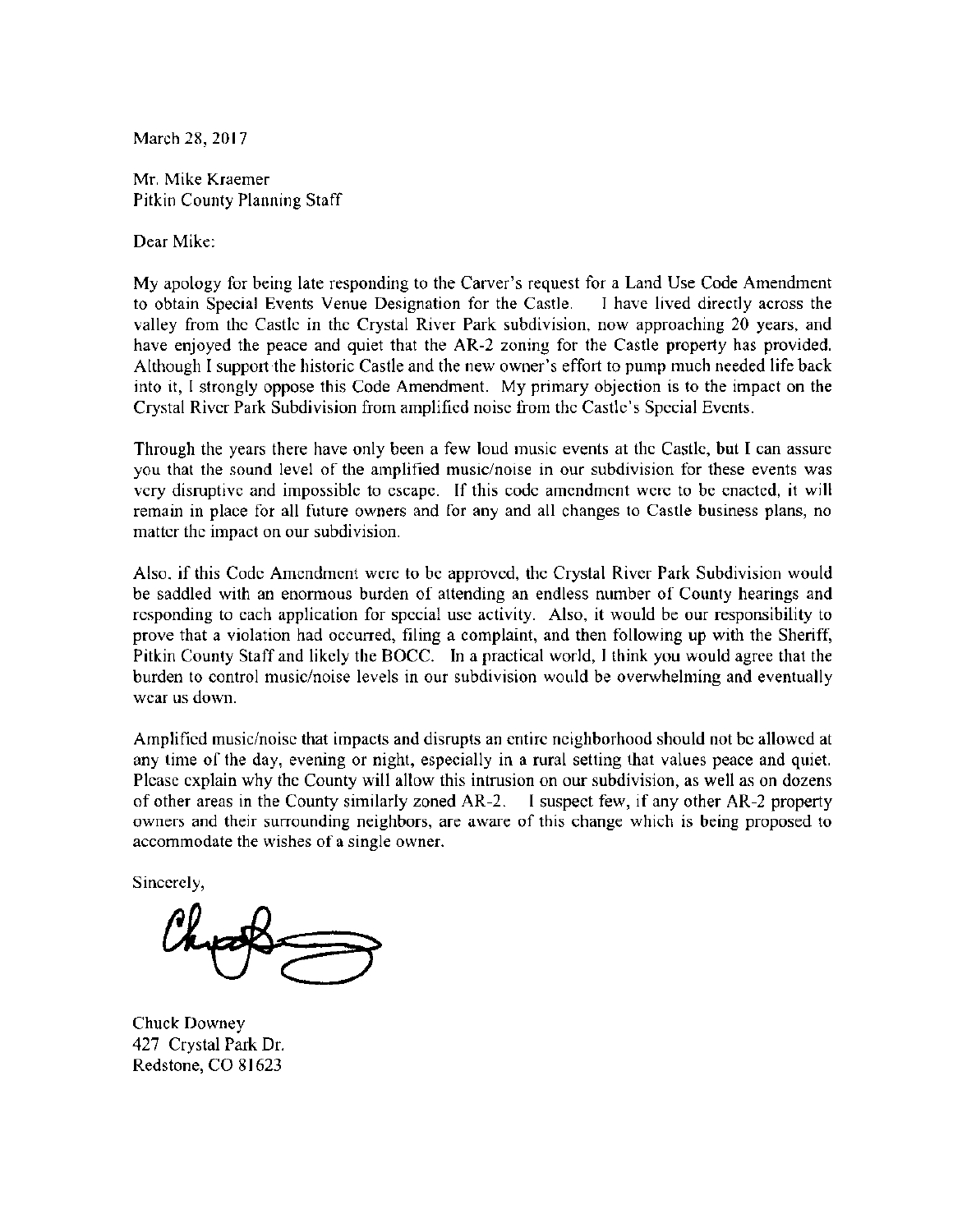Pitkin County Planning and Zoning Commission Board of County Commissioners c/o Pitkin County Community Development Department 130 South Galena Street Aspen. Colorado <sup>R</sup> 161 <sup>1</sup>

## Re: Land Use Code Amendment to the AR-2 Zone District

Dear Board Members:

Portions of the Redstone Castle parcels are zoned AR-2 (Residential – 2 Acre). The majority of land which makes up the Redstone Castle parcels is zoned AR- 10 and RS- 30 which are lower density, less intensive zone districts. According to the Pitkin County Land Use Code the AR-2 zone district is intended to provide for a moderate density transition zone between moderate and low density residential land uses. It was applied to the Redstone Castle Parcels to generally provide for a transition from more intensive land use patterns in the Redstone Townsite to lower density, less intensive land use patterns in the predominantly rural Crystal River Valley.

Steve and April Carver, the owners of the Redstone Castle parcels, would like to seek Pitkin County land use approvals to designate the parcels as a "Special Event Venue" to enable them to hold special events such as weddings on site. A Special Event Venue is a prohibited use in the AR-2 zone. Consequently, the Carvers may not submit a land use application to Pitkin County to seek approval of the parcels as a Special Event Venue.

The Carvers have submitted a land use application to Pitkin County to amend the Pitkin County Land Use Code to make a Special Event Venue in the AR-2 zone a use permitted, subject to Special Review. Oddly, a Special Event Venue is a use permitted by Special Review in the less intensive AR-10 and RS-30 zone districts. The proposed Code amendment will permit the Carvers to submit a Special Review application to the County so the Board of County Commissioners can consider a land use application to designate the Redstone Castle Parcels as <sup>a</sup> Special Event Venue.

As a Pitkin County Commissioner for 12 years representing the Crystal Valley and Redstone, as an Administrative Assistant at Cleveholm Manor for five years while it was operated as a Bed and Breakfast and available for special events, as <sup>a</sup> member of the Redstone Historic Preservation Commission, as <sup>a</sup> 20 year member of the West Elk Loop Byway( a commission VERY involved in the protection of all special sites along the Byway), and as an individual very active in the preservation, appropriate use, and integration into the life of Redstone and the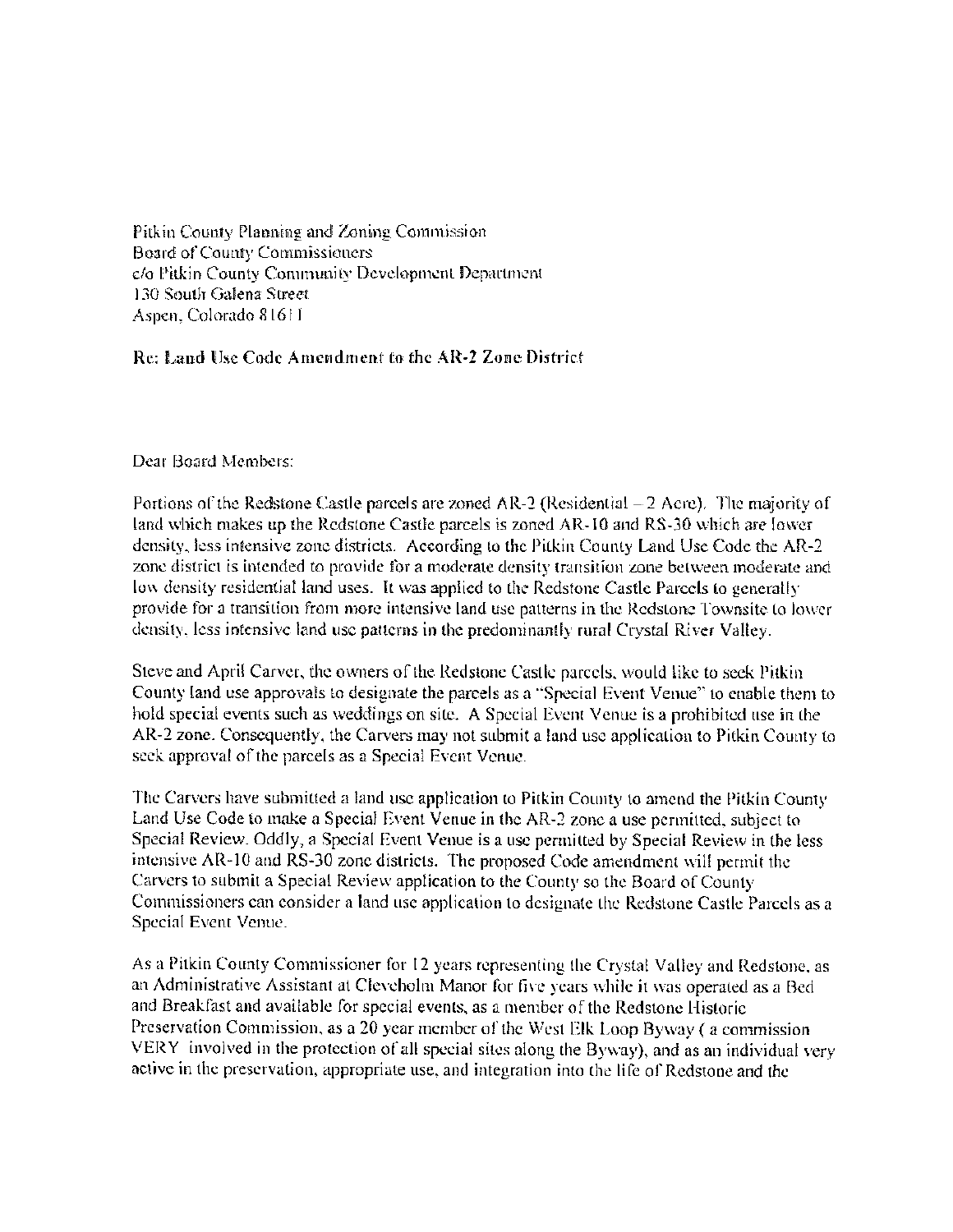Crystal Valley, I believe I am aware of the unique recreational, cultural, historic, and environmental needs of this special part of Pitkin County.

Please approve the Carvers' request to amend the Code to permit them to submit a land use application to designate the Redstone Castle Parcels as a Special Event Venue. Thank you for considering my comments.

Sincerely, Dorothea Farris Dorothea Farris dfarris@sopris.net 970-948-9470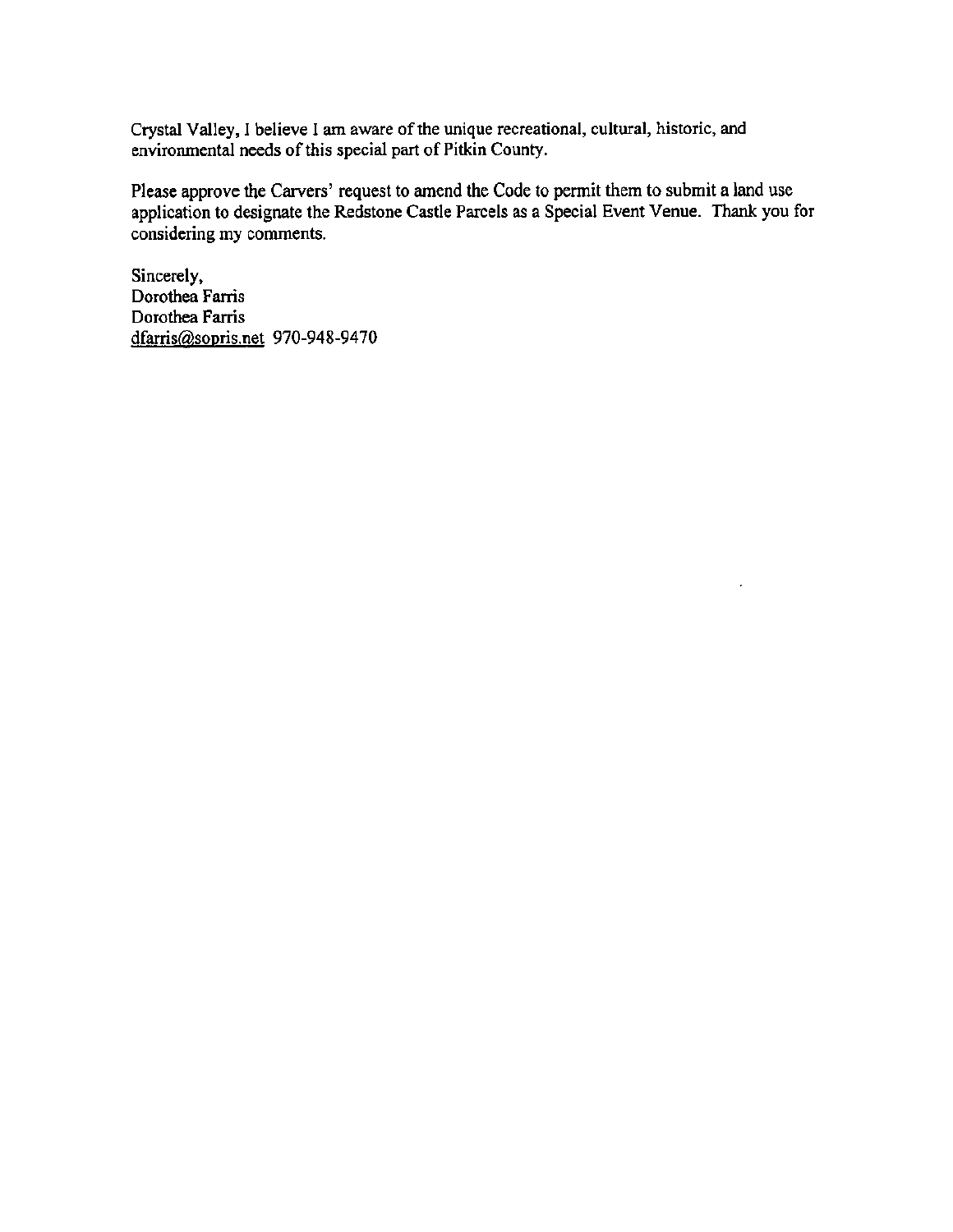

## AR-2 Code Amendemnt: Emai of Support from Nancy Chromy

<sup>1</sup> message

Glenn Horn <ghom@rof.net> Mon, Mar 27, 2017 at 4:14 PM To: michael.kraemer@pitkincounty.com

Mike

Here is an email of support

Glenn

Davis Horn Incorporated

Glenn Horn AICP

970-925- 6587

From: April Carver [mailto: April@thehoteldenver.com] Sent: Monday, March 27, 2017 12: 21 PM To: Glenn Horn Cc: Steve Carver Subject: Fwd: Cleveholm Manor/Redstone Castle Zoning

Sent from my iPhone

Begin forwarded message

From: Nancy Chromy < nanchromy@aol com> Date: March 27, 2017 at 8:28:43 AM MDT To: <april@thehoteldenver.com> Subject: Fwd: Cleveholm Manor/Redstone Castle Zoning

FYI

Sent from my iPhone

Begin forwarded message:

From: Nancy Chromy < nanchromy@aol corn> Date: March 26, 2017 at 9:44:44 PM MDT To: ghom@rof net Subject: Cleveholm Manor/Redstone Castle Zoning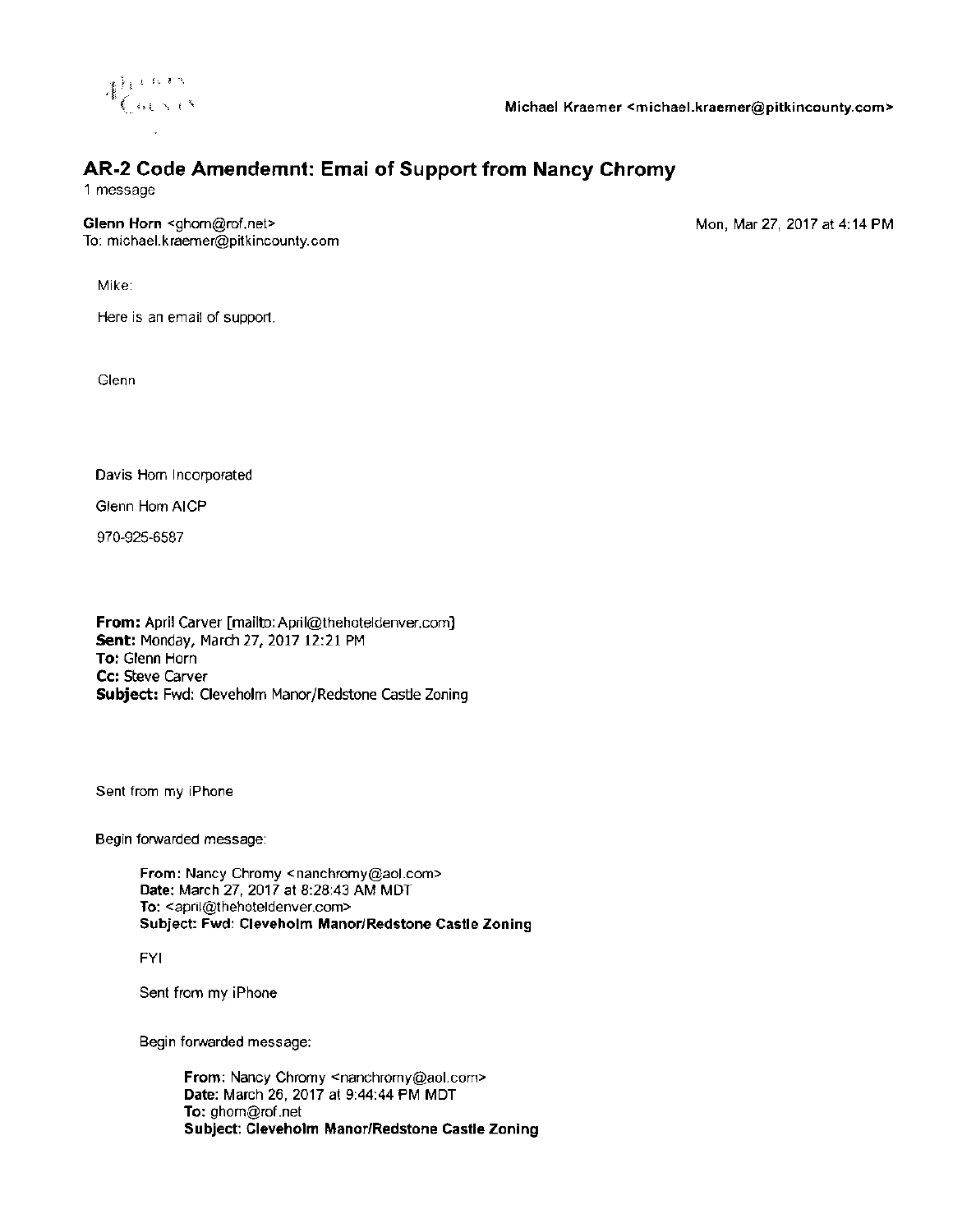Redstone Castle is a One of a Kind building and place

When I moved to the Crystal River Valley in 1987 the Castle was alive!

The owners operated the Castle as a Bed and Breakfast and held private weddings. There were Reservation Only Music and Dinners in the evening

In general, Redstone as a community was alive for many years. Businesses were thriving up and down the Boulevard, year round. There is no doubt the Castle's vibrancy is credited for this. Its life spilled over to every other business.

Today, the Village of Redstone has a second chance to be alive and vibrant. Owners of Redstone Castle April and Steve Carver have become part of the community Their enthusiasm and vision about preservation, renovation and venues is just wonderful Castle Tours being allowed throughout the past 15-20 years has been great

The Castle needs to come alive with weddings, laughter and soirees once again

It is all very exciting and <sup>I</sup> know the Carvers will work through any and all details needed to be the best owners and hosts possible

Sincerely,

Nancy Chromy Redstone, CO.

Sent from my Ipad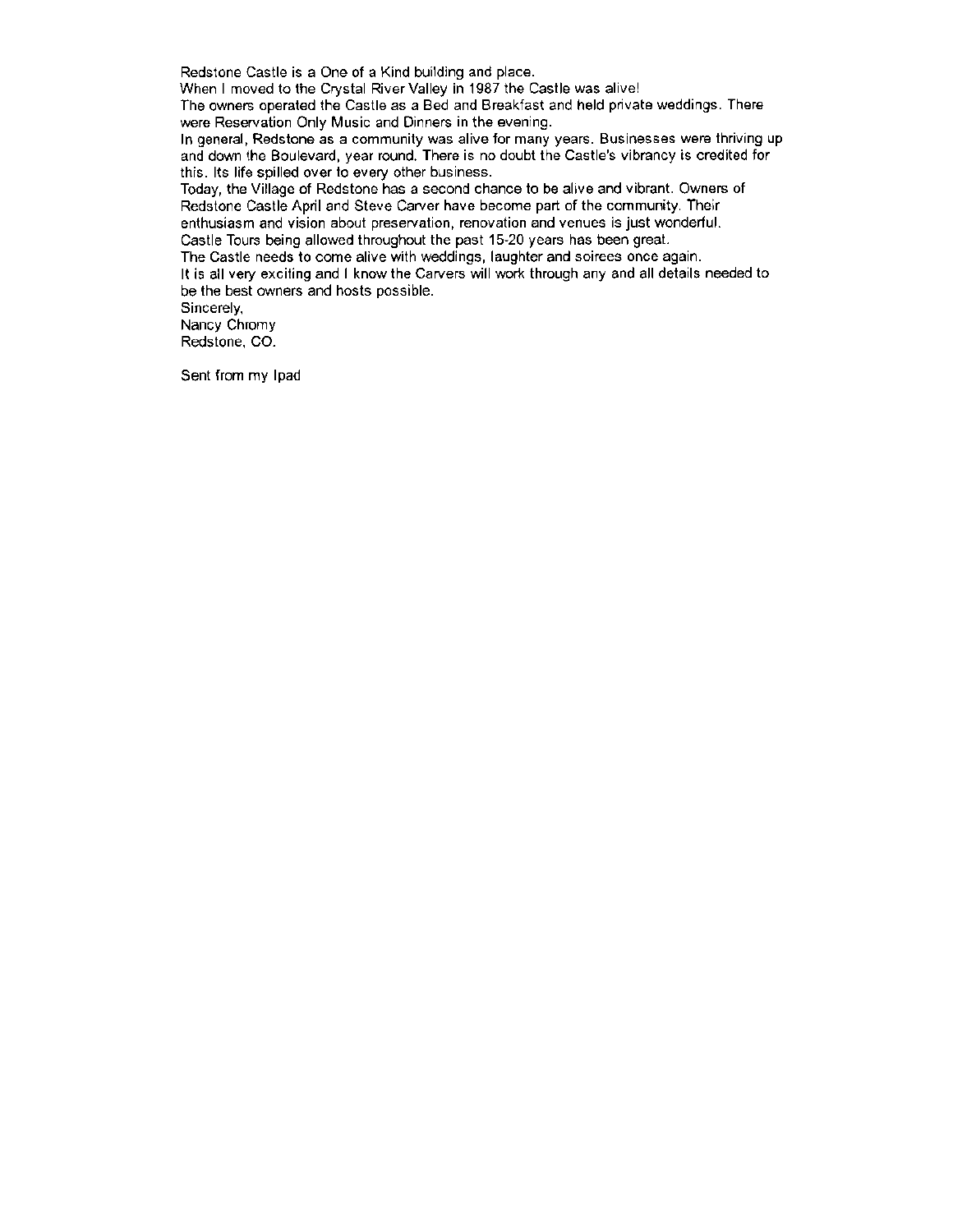

## AR-2 Zone District Land Use Code Amendment - Redstone Castle

<sup>1</sup> message

Robyn Scott< robynscott2222@gmail corn> Mon, Mar 27, 2017 at 4. 42 PM To: michael kraemer@pitkincounty.com

Dear Mr. Kraemer and Planning Board Members,

As a relatively new home owner in Redstone, I wanted to reach out to express our concerns with the proposed amendment to the AR-2 zoning specifically for the Redstone Castle. Being born and raised in Aspen, I know enough about responsible tourism development to feel the Pitkin Planning Board can come to some reasonable restrictions that will allow the Carver's and their investment to succeed without affecting the quality of life in our community

My husband and <sup>I</sup> oppose any amendment to zoning and ask that the board consider delaying the vote so that anyone affected by the noise and traffic Redstone Castle events could produce have a chance to understand how light, noise and traffic pollution will affect our homes and lifestyle in this particular area of Pitkin County

In order to keep this letter short and sweet - I have provided bullet points for our opposition and suggestions that could ideally allow both the Carvers and Redstone residents to be happy.

### Opposition to amend the AR-2 Zoning Regulations:

- Noise The noise pollution will be significant!' Anyone who lives on our side of river knows the cliffs amplify sound significantly. We can hear music played without speakers in the summer months from the Town Park already. Anything with speakers would be VERY loud if coming from the Castle lawn
- Traffic 133 already gets congested for residents in the summer months adding large scale venues would prove a concerning handicap to getting home and getting to town
- Residential Safety There is no dedicated or regular police patrol in Redstone. How will they handle illegal activity (including drunk driving from events) or emergencies?
- Property Values If the amendment is approved and even if the Carver's don't have large scale events, the amendment is permanent. This could allow for future owners to invite unwelcome traffic and parties to this community which would greatly impact our home values People live up here for the quiet and the escape - that is why we invested our money here and expect our county to honor that investment and keep the quality of life status quo
- Wildlife Adding amplified sounds to this particular area in the Crystal River Valley would surely drive off wildlife - elk, mtn hon, bear...all of which we enjoy and respect in our neighborhood.
- Ecological Impact As much as we want to develop responsible tourism in Redstone and welcome visitors to the community, we all know this area is small. Additional bodies, vehicles and trash need to be considered

## Suggested Solutions:

Testing - sound testing is a MUST. No one will understand how loud it is until it's too late. We must require testing from the exterior and inside any tents proposed and note the sound from different locations in the Crystal River Park and Red Table Acres neighborhoods.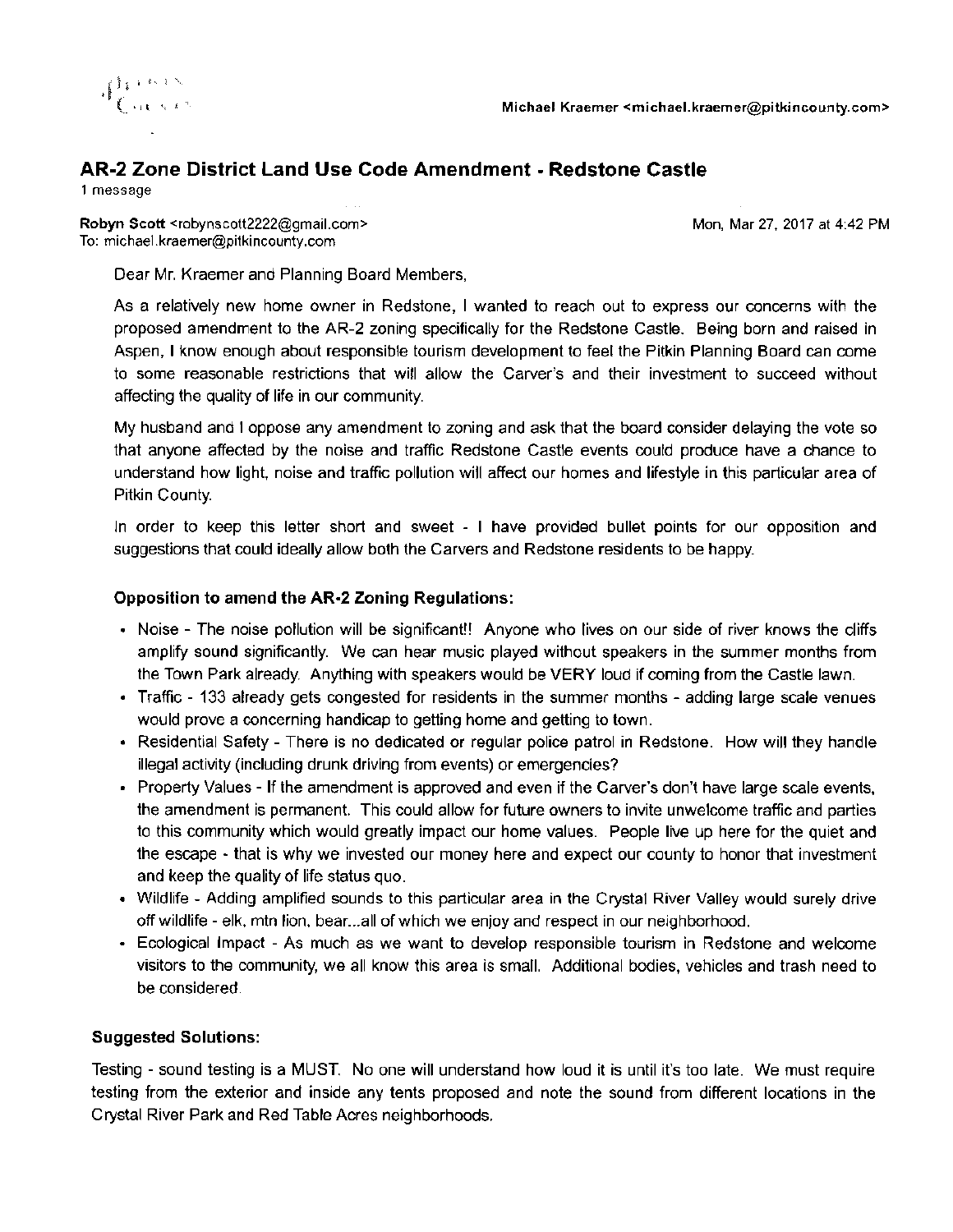Road signs - Pitco would need to provide signs to make sure people on the road understand people live up here and we need to get home at the legal speed limit. Most folks drive well under the speed limit which is fine but when you add a hundred more cars to that traffic on the weekends, it poses a legitimate quality of life argument. Several signs noting to pull safely over if you have 3 or more cars behind you and please drive the speed limit should help. This is what they do in Telluride for events and it helps congestion.

Emergency Response - My suggestion here is to subsidize Garfield County officers to patrol this area ( yes, I realize it's far fetched but I don't see why it would not be considered ()) Response times from Aspen are not acceptable as it is, again adding hundreds of people up here on the weekends could pose serious issues to our security and the safety of visitors here.

Ecological Impact - The county would need to accommodate additional trash and recycling needs of visitors Additionally would need to designate parking areas for event visitors. The new parking lot next to the Coke mines will likely not accommodate all event guests on weekends

In closing, as an Aspen native and new homeowner in Redstone, I truly hope the Planning Board will hear our grievances and put a stop to putting an impactful change in place without consulting and due diligence. As stated by many of us, we are thrilled for the Carver's to breathe new life into the castle however it should not be at the expense of this community, our investments or our residents

Thank you for your consideration, Robyn Scott 210 Chair Mtn Drive Redstone, CO 81623 970- 963- 7073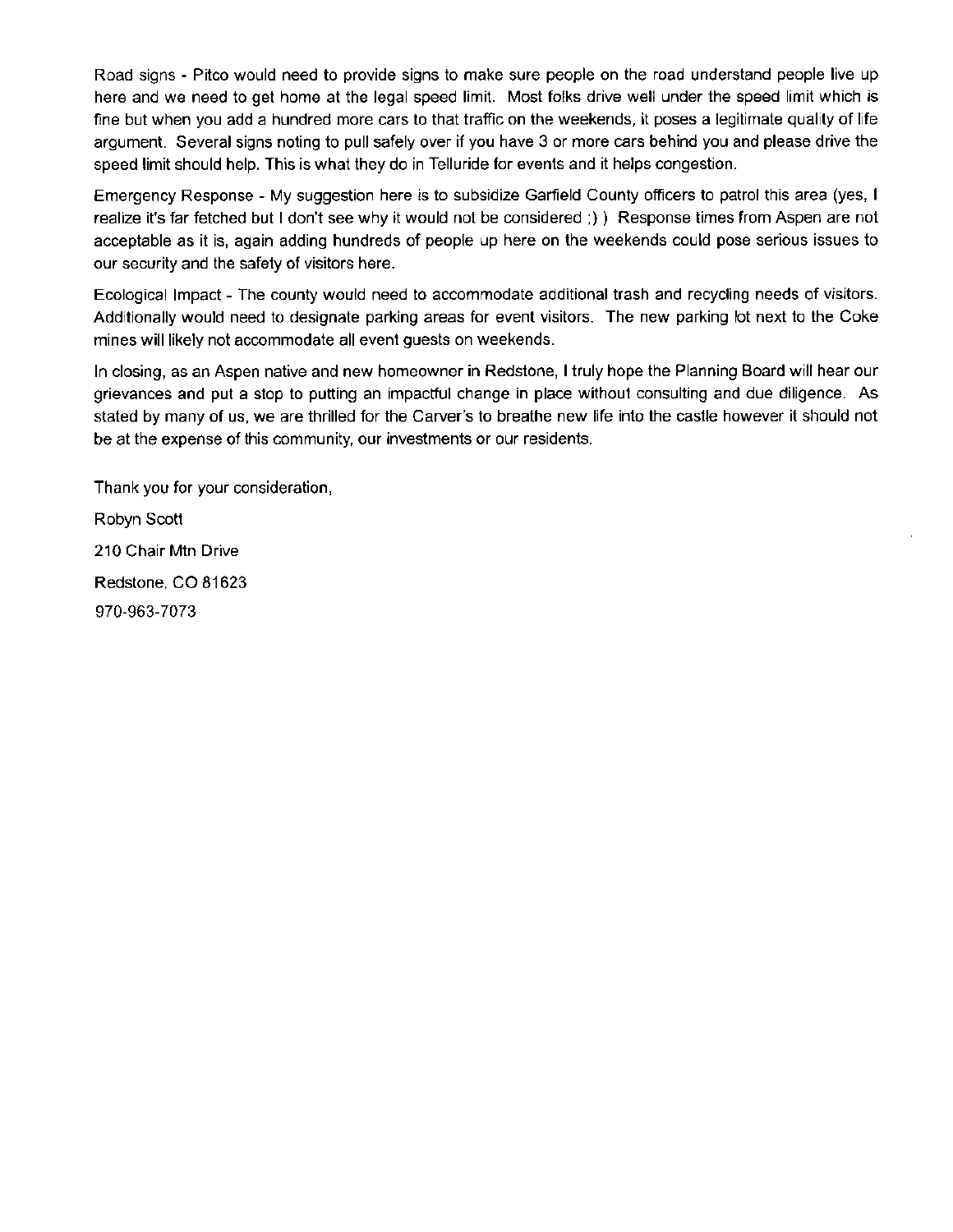

# Redstone Castle AR2 variation application

<sup>1</sup> message

#### Mark Hilberman <mhilberman@yahoo.com> Mon, Mar 27, 2017 at 9:38 AM

To. Michael Kraemer< Michael. kraemer@pitkincounty corn>, Bonnie Shiles@pitkincounty corn Cc: steven carver < scarver@dalbycpa.com>, Jimmie Benedict < jimmiebenedict@gmail.com>, Tammy Holcombe Shirk tholcombe shirk@gmail. com>, Joe Gates < ligates3@gmail corn>, Robyn Scott < mbynscott2222@gmail corn>, Ron Phaneuf <phaneuf@unr.edu>

<sup>I</sup> am personally basically supportive, iho <sup>I</sup> don't understand the process

For some of my neighbors —we live in the Crystal River Park across from the castle —outdoor noise is an issue as is parking on site as well as parking in Redstone which is always tight in summer (& spring& fall) & I suspect there are others

I am ignorant of your routines. However, I did not see any details of events planned or their management in this first phase application, which seems strange

Questions

- Why should this apply broadly to all AR-2 areas in the county? The castle's land and history seem unique- ish
- Why would the approval be granted before details on event types, managing events, noise, parking & attendee housing are detailed?
- For my neighbors and <sup>I</sup> suspect others in Redstone, the devil is in the details even as there is much community support for restoring the Castle and keeping it as an important Redstone landmark and center of activity.

Many thanks, any input would be appreciated as several of us will gather this afternoon for further discussion on the potential impact on our HOA Many thanks

Mark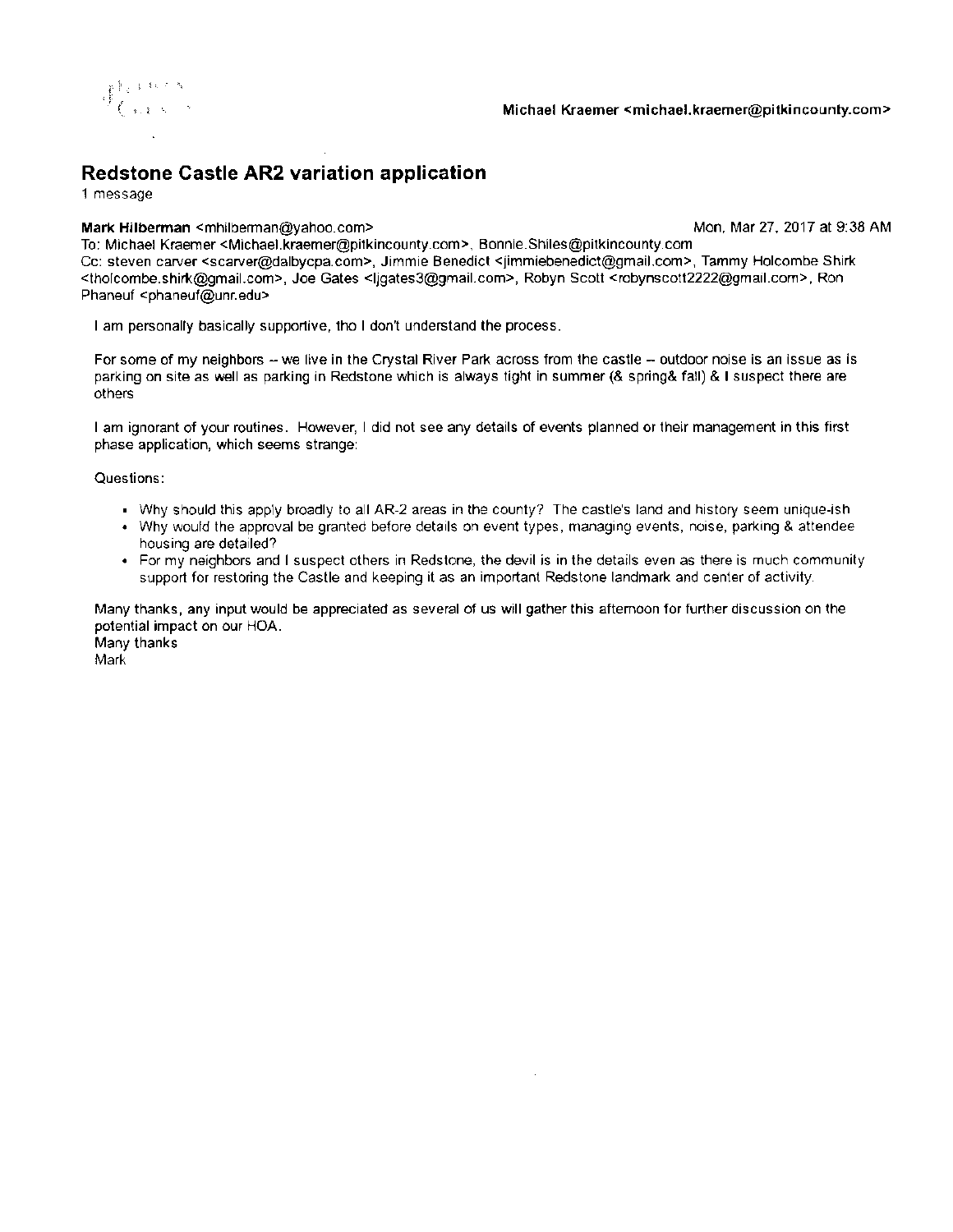Pitkin County Planning and Zoning Commission Board of County Commissioners c/o Pitkin County Community Development Department 130 South Galena Street Aspen, Colorado 81611

## Re: Land Use Code Amendment to the AR- 2 Zone District

Dear Board Members:

I support the Carvers' request to amend the Code to permit them to submit <sup>a</sup> land use application to designate the Redstone Castle Parcels as a Special Event Venue

Enabling the Redstone Castle to pursue Special Event Venues will bring <sup>a</sup> much needed business energy back to Redstone. The lack of activity at the Castle has been the norm with several of the recent Castle owners. This has had a huge negative effect on the commercial core. The few shops that still exist, struggle to survive. Many commercial properties are now used residentially.

Redstone is a special place that needs to be shared with others. Please help make that happen Please approve the Caver's requested code amendment.

Thank you for considering my comments.

John Chromy 366 Redstone Blvd. Redstone, CO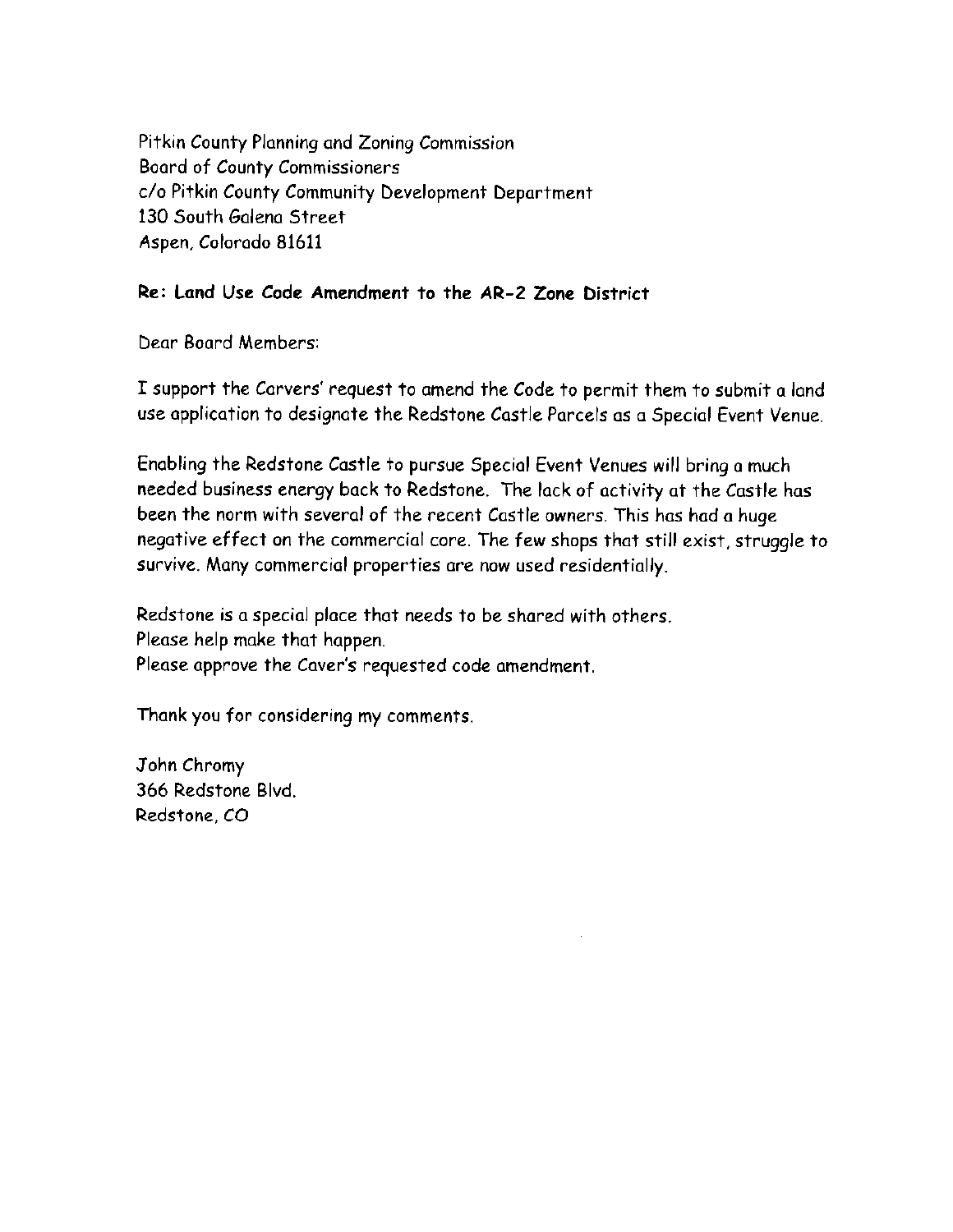Pitkin County Planning and Zoning Commission Board of County Commissioners c/o Pitkin County Community Development Department 130 South Galena Street Aspen, Colorado 81611

### Re: Land Use Code Amendment to the AR-2 Zone District

Dear Board Members

There is an odd feature in the AR-2 (Residential-2 acres) zoning which covers portions of the Redstone Castle parcels. I'm sure others have given you the full background of how AR-2 prevents using that portion of the property for Special Events

I was owner of the Castle and its acreage for 24 years. We bought it to save the Castle from the wrecking ball. No good deed goes unpunished so we supported and restored it for several years.

We then had to turn it into back into an inn hoping it could once again become self-supporting. Weddings, cooking classes, piano concerts, winemaker dinners and lodging did that; All parts of the property were used

Steve and April Carver now own the Redstone Castle Parcels They know, as we learned, the only way to keep the Castle alive and well is to host special events. Because of the oddity between AR2 and the AR-10 and RS-30 zoning on various parts of the property, they can't even apply for <sup>a</sup> Pitco land use approvals.

The Carvers have a land use application before Pitkin County to amend the Pitkin County Land Use Code to make <sup>a</sup> Special Event Venue in the AR-2 zone <sup>a</sup> use permitted, subject to Special Review. Oddly, a Special Event Venue is a use permitted by Special Review in the less intensive AR-10 and RS-30 zone districts. The proposed Code amendment will permit the Carvers to submit <sup>a</sup> Special Review application to the County so the Board of County Commissioners can consider <sup>a</sup> land use application to designate the Redstone Castle Parcels as a Special Event Venue.

Please approve the Carvers' request to amend the Code to permit them to submit a land use application to designate the Redstone Castle Parcels as <sup>a</sup> Special Event Venue.

Thanks

Ken Johnson 3/23/2017 970-948-4751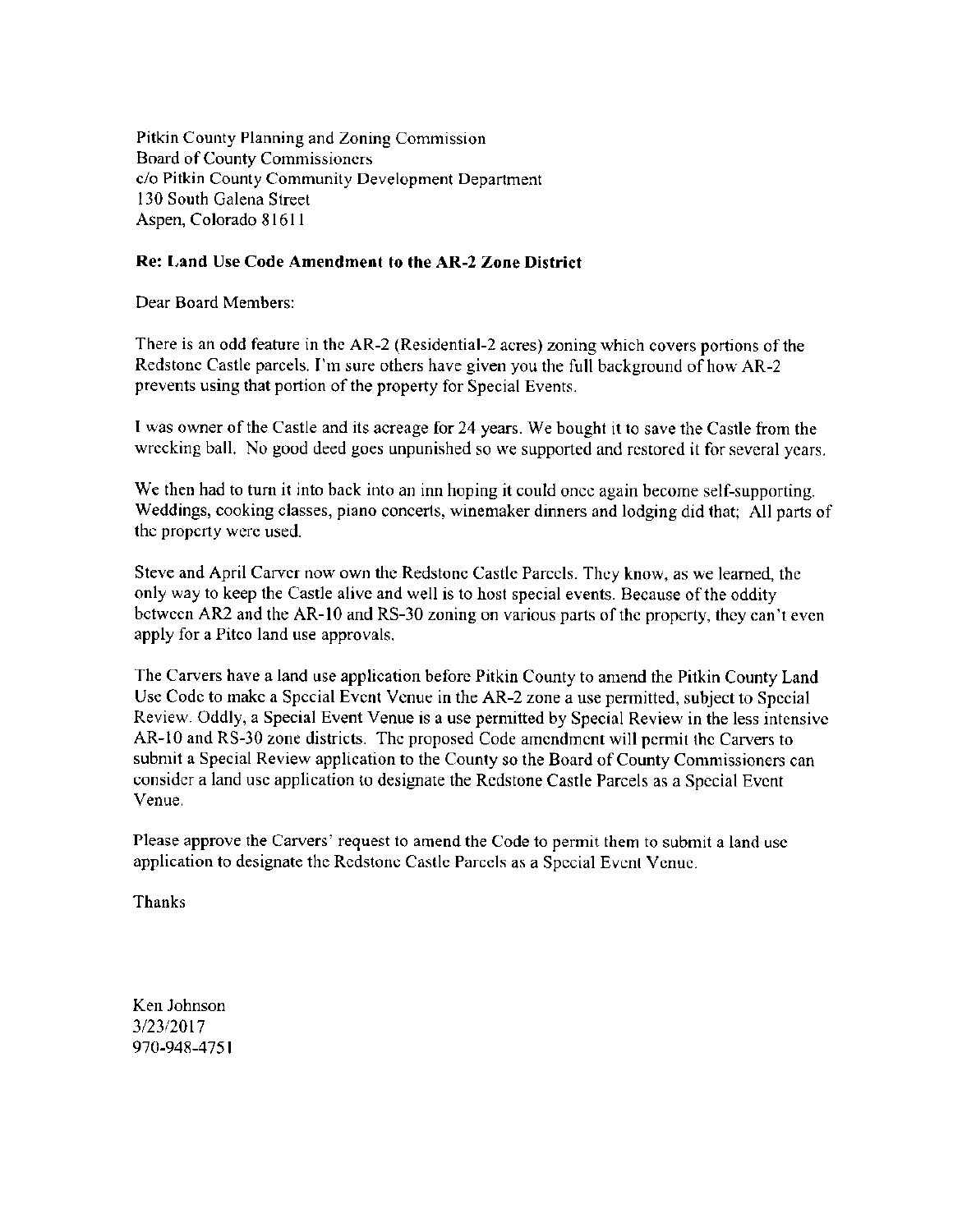

## Code Amendment to AR-2 Zone

<sup>1</sup> message

 $\bar{z}$ 

Laurie Gates < ligates 3@gmail.com> Sat, Mar 25, 2017 at 1:13 PM To: michael.kraemer@pitkincounty.com

Dear Mike,

Thank you for providing me with the information on the proposed zoning changes. The more <sup>I</sup> read, the less <sup>I</sup> like it.

AR-2 zoning prohibits Special Events Venues. That was done for a reason. Allowing this zoning change will lay the ground work for a major change to the " quality of life" that the residents of this area now enjoy.

Crystal River Park has been in existence for over 50 years. People moved here because of the peace and serenity of the Crystal River Valley. That will end with this proposal.

While <sup>I</sup> understand the business aspect of these changes, they should not be made at the expense of area residents and wildlife.

My wife and <sup>I</sup> oppose this proposed change.

Joe Gates / Jane Reed - residents of CRP 0084 Chair Mountain Dr. Redstone, CO 81623

970-963- 1481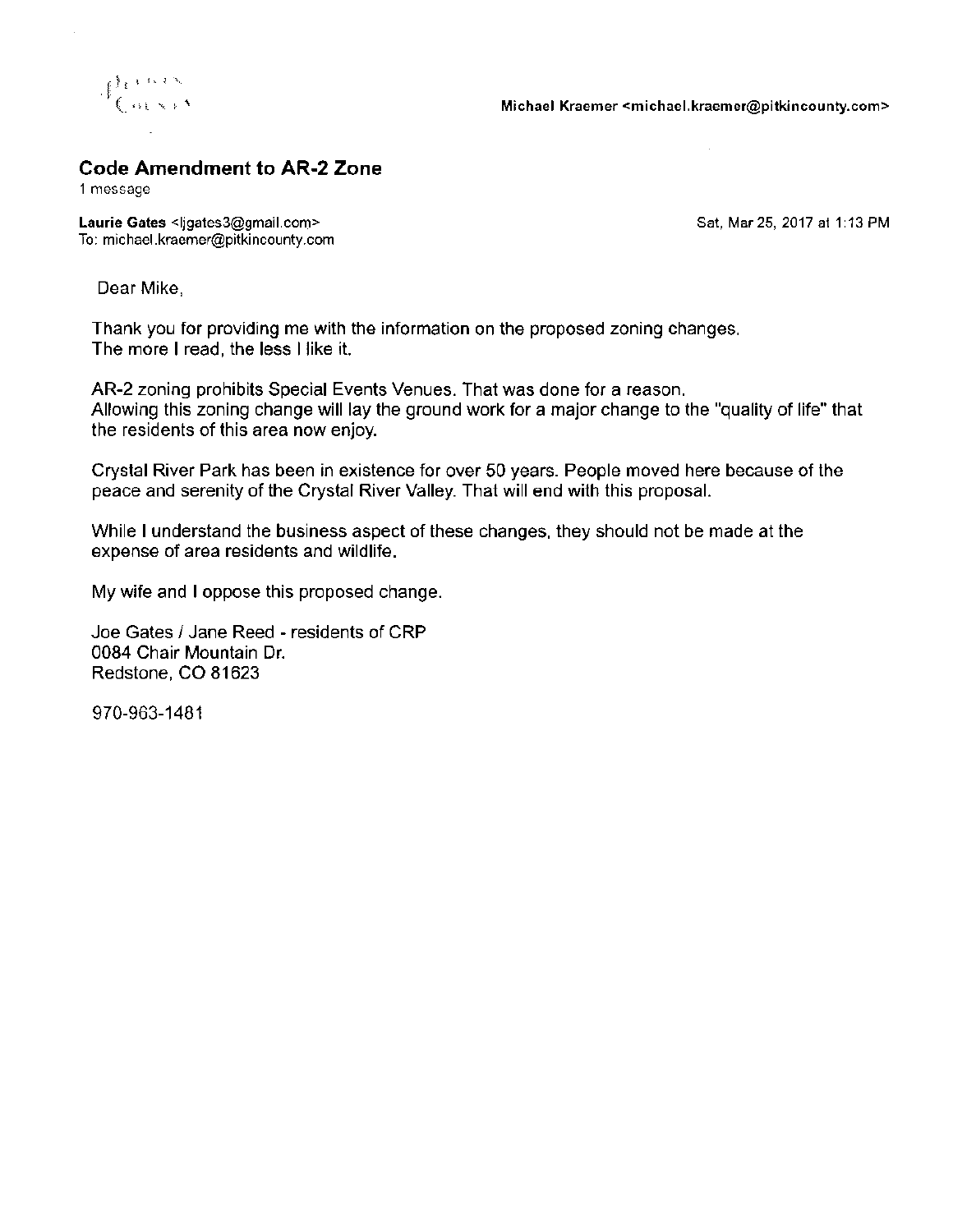

## Personal Letter: Proposed Land Use Code Amendment Application for Redstone Castle

2 messages

Tammy Holcombe Shirk <tholcombe.shirk@gmail.com> Mon, Mar 27, 2017 at 12:34 PM To: Michael Kraemer <michael.kraemer@pitkincounty.com>

Dear Micheal Kramer, Pitkin County Planning and Zoning Commission, and Board of County Commissioners

My husband and <sup>I</sup> have spent a great deal of time reading the Carvers application and associated documents to amend the Pitkin County Land Use Code to make a Special Event Venue in the AR-2 zone for the Redstone Castle.

This change will not only affect our quality of life living across the road from the Castle in Crystal River Park (CRP) but anyone else in Pitkin county adjacent to one of the other 23 AR-2 properties that this zoning variance applies to

We retired here from a metro area because of the peaceful life offered us by purchasing a home in CRP. We considered a property on the Boulevard in Redstone but decided against it because of the congestion and noise At the time, we were not concerned with the activities at the Castle because for years the only activity was indoor tours offered to tourists.

If the Carver's are successful in seeking a vanance so that Special Events are held, our way of life and that of our neighbors will end. The Crystal River Valley is very narrow and our neighborhood is built up against the Redstone Cliffs The Cliffs cause sounds to reverberate making them louder

The Carvers purchased the Castle property knowing that zoning did not allow for special events While we wish them well, we don't feel they should be able to make changes that negatively affect those of us that also invested in our properties

My husband and I are opposed to this proposed change.

Tammy and Dan Shirk Crystal River Park Residents <sup>11</sup> Chair Mountain Dr. Redstone, CO 81623

970-963-1098

Michael Kraemer <michael.kraemer@pitkincounty.com> Mon, Mar 27, 2017 at 2:26 PM To: Glenn Hom < ghom@rof.net>

Mike Kraemer Senior Planner Pitkin County community Development 190 South Galena Street Aspen, CO 81611 970-920-5482 [Quoted text hidden]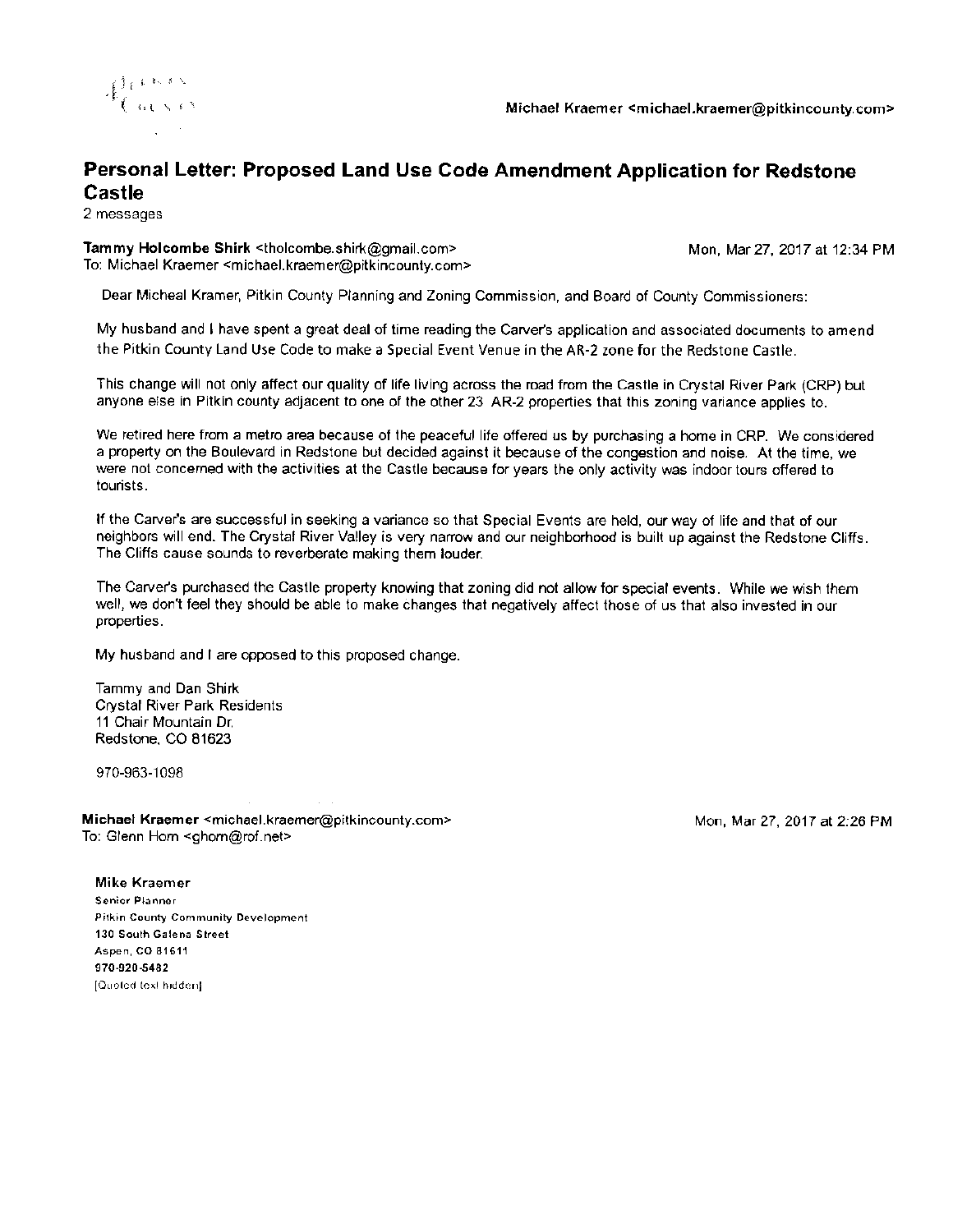

## Redstone Castle AR 2 special events uses

3 messages

Tom Kinney< tk wswr@gmail corn> Mon, Mar 27, 2017 at 139 PM To: Michael.Kraemer@pitkincounty.com Cc: Cindy. Houben@pitkincounty.com

Hi, Michael

<sup>I</sup> live in the Crystal River Park subdivision across the Crystal River valley from the Redstone Castle (Cleveholm Manor). I understand that you are reviewing an application submitted by the Carvers as the new owners of the Redstone Castle parcel(s) to amend the AR-2 zoning to allow special events (weddings, retreats, etc.). Do I understand this correctly?

I've owned property in the Crystal River Park subdivision for 20 years and remember when the Redstone Castle was owned by Ken Johnson and often used as a wedding and other special events venue in addition to the bed and breakfast guest lodge uses of this property. I've attended a few friends' weddings at the Redstone Castle and it is a great venue for these events. So, I am glad to see the Carvers bringing this fine old estate back into good use

<sup>I</sup> also understand that the board of directors of the Crystal River Park subdivision have already or will soon submit comments regarding the Carvers' application regarding special events use of the Redstone Castle. I have reviewed these comments and only find the noise issue relevant to my quiet and peaceable enjoyment of my property across the Crystal valley from the Redstone Castle

If special events featunng amplified music are allowed on the Redstone Castle parcel(s), it would be much less impactful to the Crystal River Park subdivision residents if these were held either inside the Redstone Castle building or in the courtyard on the easterly side of the Redstone Castle opposite the Crystal River. I also think that a noise standard of 55 decibels within the adjacent residential subdivisions resulting from any amplified music (55 decibels being equal to the noise of light traffic  $(i.e., High way 1333)$ ) should be incorporated as a permanent condition into any permitted special events use of the Redstone Castle parcel(s). This would protect the surrounding residential neighborhoods from any undue noise impacts.

Thanks for your consideration and please contact me at your convenience should you have any questions concerning my comments

I've copied Cindy Houben on this email just because I just haven't communicated with her in so long... Hi, Cindy!

Thanks again, Tom Kinney 0274 Crystal Park Drive Redstone, CO 81623 Phone: (970) 510-0650 (home office) Work email: tk.wswr@gmail.com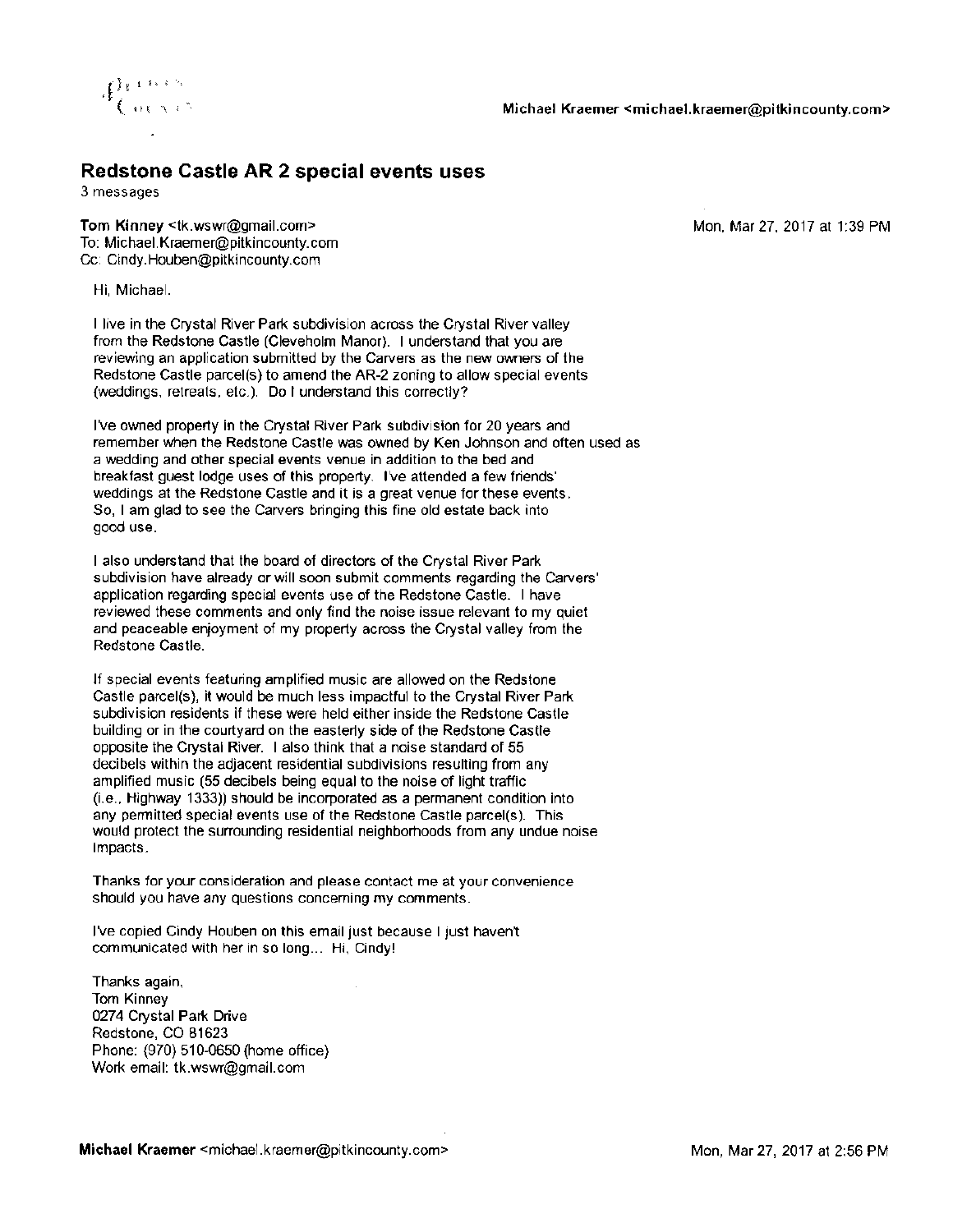Redstone Art Gallery 173 Redstone Blvd Redstone, CO 81623

Pitkin County Planning and Zoning Commission Board of County Commissioners c/o Pitkin County Community Development Department 130 South Galena Street Aspen, Colorado 81611

March 23, 2017

#### Re: Land Use Code Amendment to the AR-2 Zone District

Dear Board Members

We understand that portions of the Redstone Castle parcels are zoned  $AR-2$  (Residential  $-2$  Acre). The majority of land that makes up the Redstone Castle parcels is zoned AR- 10 and RS- 30 which are lower density, less intensive zone districts. According to the Pitkin County Land Use Code the AR-2 zone district is intended to provide for a moderate density transition zone between moderate and low density residential land uses. I understand it was applied to the Redstone Castle Parcels to generally provide for <sup>a</sup> transition from more intensive land use patterns in the Redstone Townsite to lower density, less intensive land use patterns in the predominantly rural Crystal River Valley.

Steve and April Carver, the new owners of the Redstone Castle parcels, are seeking Pitkin County land use approvals to designate the parcels as a" Special Event Venue" to enable them to hold special events, such as weddings, on site. A Special Event Venue is a prohibited use in the AR-2 zone. Consequently, the Carvers may not submit <sup>a</sup> land use application to Pitkin County to seek approval of the parcels as <sup>a</sup> Special Event Venue.

The Carters have submitted a land use application to Pitkin County to amend the Pitkin County Land Use Code to make <sup>a</sup> Special Event Venue in the AR-2 zone a use permitted, subject to Special Review Confusingly, a Special Event Venue is <sup>a</sup> use permitted by Special Review in the less intensive AR- 10 and RS- 30 zone districts. The proposed Code amendment will permit the Carvers to submit <sup>a</sup> Special Review application to the County so the Board of County Commissioners can consider <sup>a</sup> land use application to designate the Redstone Castle Parcels as a Special Event Venue

Please approve the Carvers' request to amend the Code to permit them to submit a land use application to designate the Redstone Castle Parcels as a Special Event Venue. Thank you for considering my comments

Sincerely,

Imon allen Stycken alle acker

Michael Askew and Stephanie Askew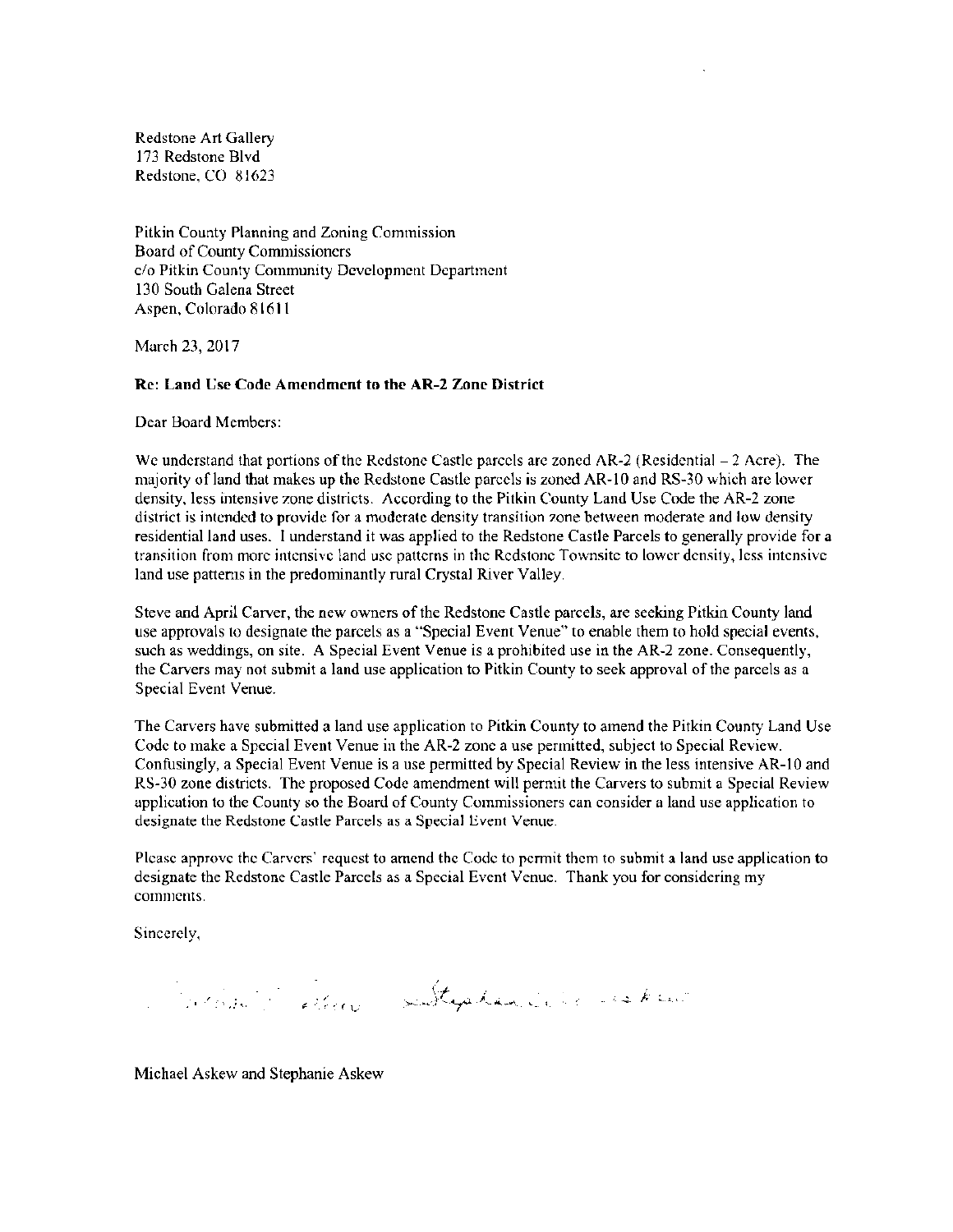Pitkin County Planning and Zoning Commission

Board of County Commissioners

c/ <sup>o</sup> Pitkin County Community Development Department

130 South Galena Street

Aspen, Colorado 81611

Dear BOCC Board Members,

My name is Susan McEvoy and I am writing in support of Steve and April Carver's request for a Land Use Code Amendment to the AR-2 zoning on one of the Redstone Castle parcels. The Carvers purchased the Redstone Castle in November of 2016 and took immediate steps to insure its maintenance by installing heat tape on the 24,000 sq. ft. Castle and 5, 000 sq. ft. Carriage House.

<sup>I</sup> have been the Redstone Castle live-in caretaker and Tour Coordinator for the better part of the last twenty years. During my tenure, I have worked for eight different owners, seen the property foreclosed on three times, watched it be auctioned three times, once by the IRS, and been witness to an ongoing state of deterioration due to lack of use and maintenance.

When Steve and April Carver purchased the Castle property at auction, it was apparent to me that the Castle had found the " White Nights" Redstone has been waiting for. I am very grateful to have the opportunity to work with them as they restore, rejuvenate and reopen the Castle to the public for weddings, special events and an expanded tour operation.

As the Tour Coordinator, and <sup>a</sup> member of the Redstone Historical Society, I have gained an immense knowledge of the history of the Castle, Redstone and its founder, John Cleveland Osgood. The only time this magnificent property was ever <sup>a</sup> private home was for Osgood himself in the early 1900's. After closing the home for over a decade, even he planned to make it into <sup>a</sup> resort in 1925 before succumbing to cancer in 1926.

Unused but for summer family retreats, a very early form of" vacation rental by owner," the Castle languished into the 1940's when Osgood's widow was forced to sell it. Since that time it has operated as a lodge, in the 1940's-1950's as a summeronly dude ranch and then <sup>a</sup> year-round resort with <sup>a</sup> golf course and <sup>a</sup> ski area.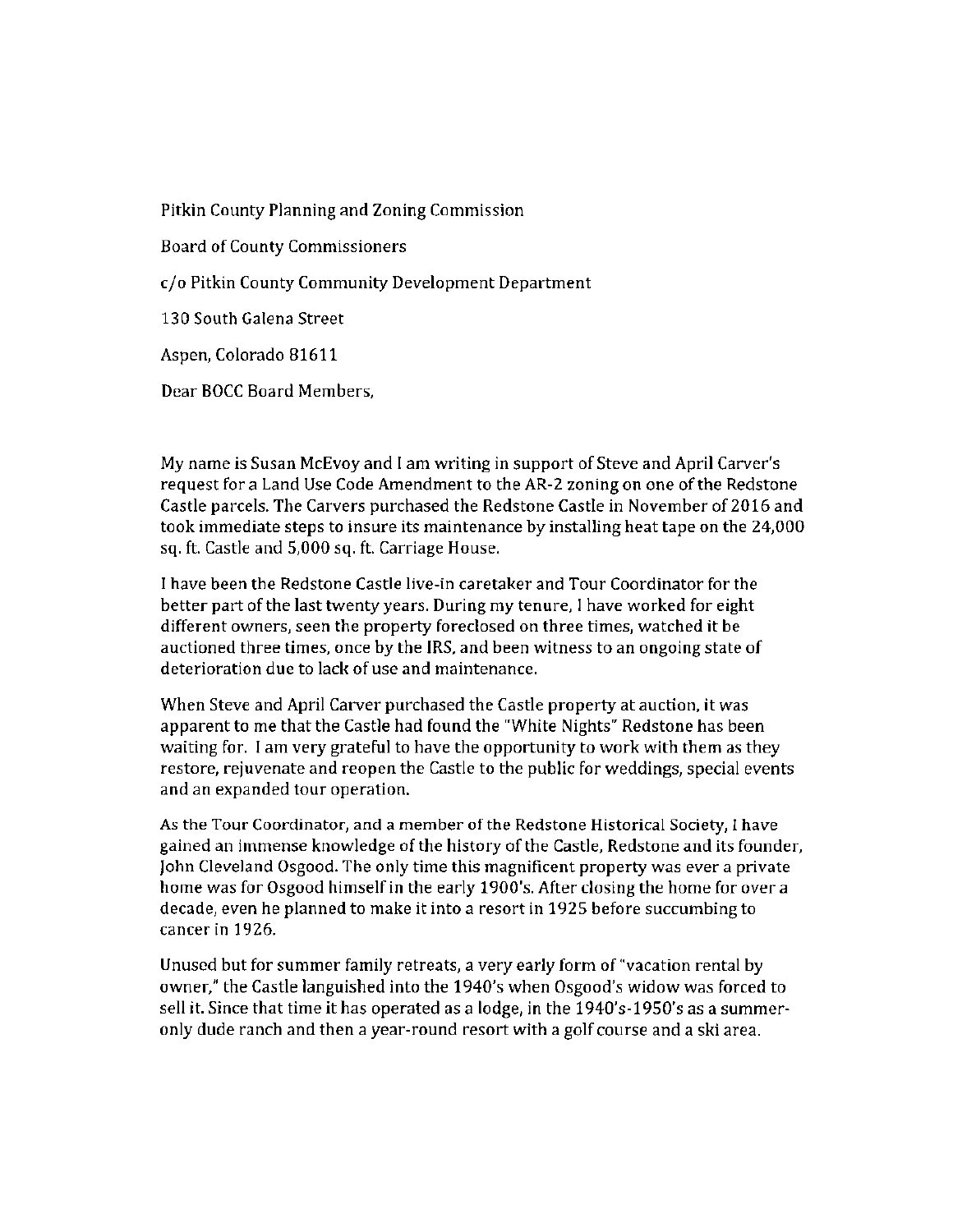By the early 1970's the Castle itself was scheduled for demolition to make room for 1500 condominiums It was you, Pitkin County BOCC that helped save it by denying that developer and allowing Ken Johnson to subsequently purchase the property.

Ken successfully operated the Castle for over 20 years as <sup>a</sup> highly desirable wedding venue, Bed& Breakfast, location for arts and musical events and <sup>a</sup> historical tour operation.

The village of Redstone has about 200 residents in the high summer season, July to September. Yet, tourism is still the main economic engine for this tiny town and the surrounding Crystal River Valley. Thousands of people visit the area in the summer and fall months, many of them specifically to tour the Redstone Castle.

Please approve the Carvers' request to amend the Code to permit them to submit <sup>a</sup> land use application to designate the Redstone Castle Parcels as <sup>a</sup> Special Event Venue. Thank you for your time and consideration.

Susan McEvoy

Redstone Castle Tour Coordinator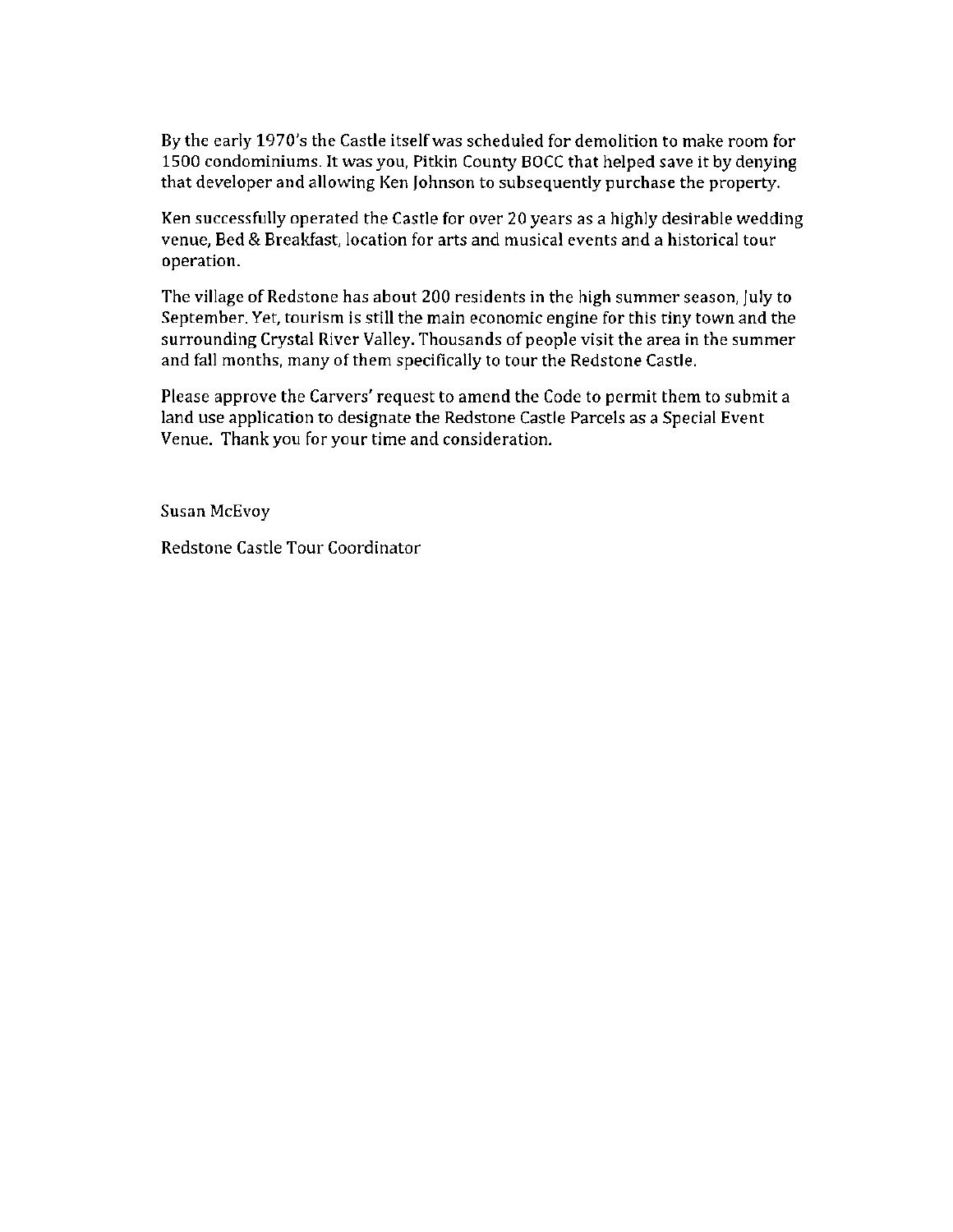#### CRYSTAL RIVER PARK Homeowners Association Inc

P. O. Box 253 Carbondale, Colorado 81623 www.crystalriverpark.com

March 27, 2017

Pitkin County Planning and Zoning Commission Board of County Commissioners c/o Pitkin County Community Development Department 130 South Galena Street Aspen, CO 81611

President **Re. Re. Land Use Code Amendment to the AR-2 Zone District** The Redstone Castle

970-963-7322 Dear Board Members,

ARC Chairman **AS New owners of the Redstone Castle parcels**, Steve and April Carver are seeking Joe Gates<br>
<u>ligates3@gmail.com</u> **Example 20** Pitkin County land use approvals to designate these parcels as "Special Event Venue" 970-963-1481 **to enable them to hold special events such as weddings and concerts on site which is** currently prohibited because they are located in an AR-2 zone.

Nicole Beinstein Strait The Carvers have submitted a land use application to Pitkin County to amend the nicole beinstein@vahoo.com Pitkin County Land Use Code to make a Special Event Venue in the AR-2 zone a use<br>970-963-2080 permitted, subject to Special Review. The proposed Code amendment will permit Treasurer the Carvers to submit <sup>a</sup> Special Review application to designate the Redstone Castle Tammy Shirk parcels as <sup>a</sup> Special Event Venue.

970-963-1098 The Carvers are the first owners of The Redstone Castle in many years committed to invest the resources and funds to restore the property and make it <sup>a</sup> viable Member at Large destination which will be an economic benefit to the Redstone area. We are pleased  $\frac{1}{100}$  that the Castle has been purchased by Steve and April Carver and wish them success  $\frac{1}{20}$ 970-963-7073 in its restoration. While we provided a letter in support of the Carvers in seeking a matching grant from the Colorado State Historical Fund to repair the rock work to the exterior of the Castle, The Crystal River Park ( CRP) Homeowners Association ( HOA) is opposed to the Carvers using the Castle property as <sup>a</sup> Special Events Venue and to their land use application to amend the Land Use Code.

> Crystal River Park is located . <sup>7</sup> mile south of Redstone and lies west of the Redstone Castle up against the Redstone Cliffs, directly across Highway 133. As part of John C. Osgood's Redstone Estate known as Cleveholm Manor and later as The Redstone Castle, our neighborhood, Crystal River Park, was developed by Mr. Osgood as a private game preserve. Visiting dignitaries, such as Teddy Roosevelt, hunted deer, elk and big horn sheep in what is now our back yards

> Because of our location against the Redstone Cliffs, sound reverberates off the cliffs and is louder and lasts longer than in other areas of our narrow Crystal River Valley. Many of the CRP homeowners are retired ranging in age up to 93, while some families are still employed with children in school. Noise disturbances would certainly be an annoyance and inconvenience for them as well as for all of us. Most of us relocated from large metro areas to enjoy retirement in <sup>a</sup> peaceful, quiet area such

# Jimmie Benedict jimmiebenedict@gmail.com

Joe Gates

#### **Secretary**

thoicombe.shirk@gmail.com

Robyn Scott